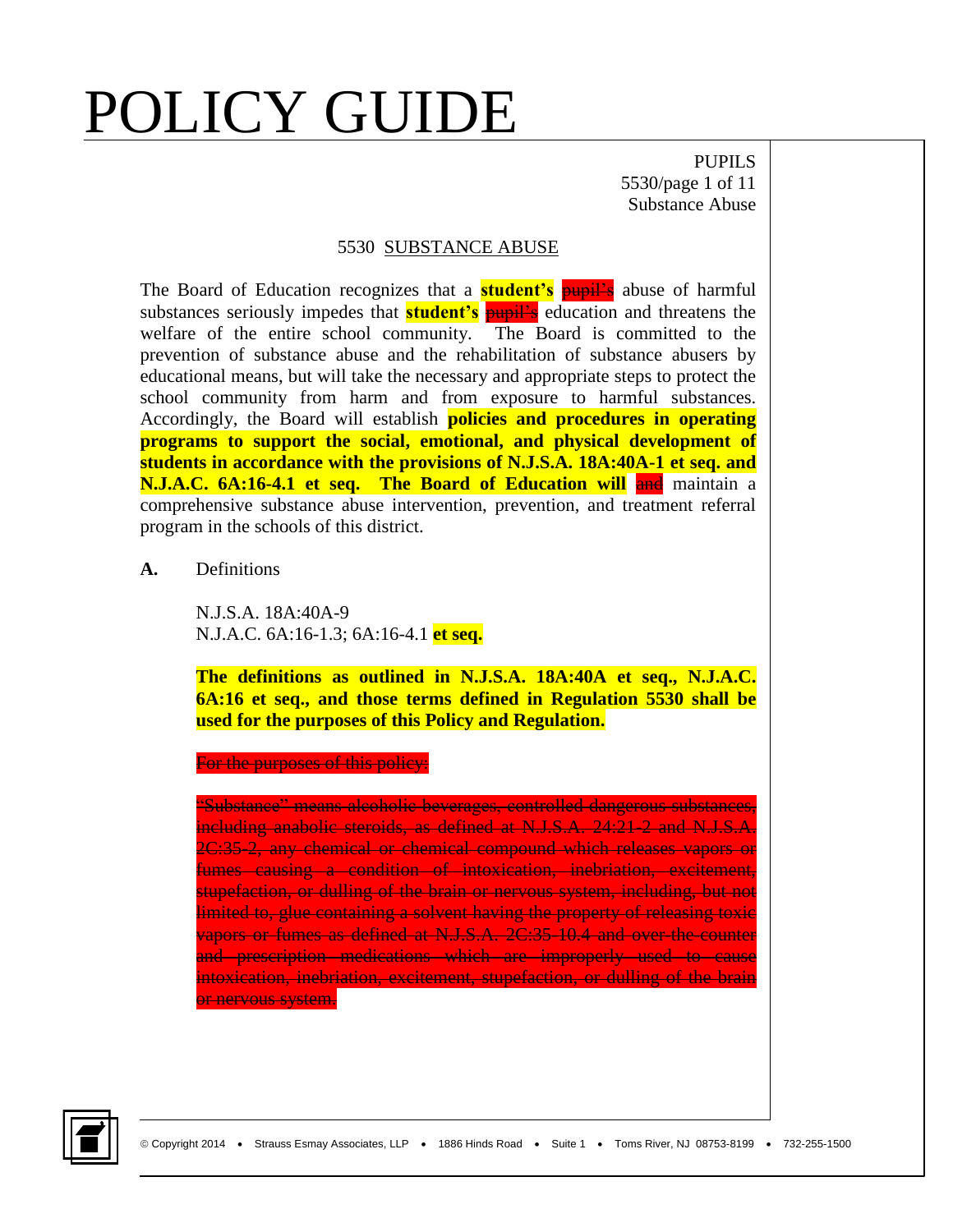PUPILS 5530/page 2 of 11 Substance Abuse

"Substance abuse" means the consumption or use of any substance for purposes other than for the treatment of sickness or injury as prescribed or administered by a person duly authorized by law to treat sick and injured human beings.

"Evaluation" means those procedures used by a certified or licensed professional to make a positive determination of a pupil's need for programs and services which extend beyond the general school program by virtue of learning, behavior, or health difficulties of the pupil or the pupil's family.

"Intervention" means those programs, services, and actions taken to identify and offer help to a pupil at risk for learning, behavior, or health difficulties.

"Referral for treatment" means those programs and services offered to a pupil or his or her family to help implement the recommendations of an evaluation or in response to the family's request for assistance with a learning, behavior, or health difficulty.

"School grounds" means and includes land, portions of land, structures, buildings, and vehicles, when used for the provision of academic or extracurricular programs sponsored by the school district or community provider and structures that support these buildings, such as school district wastewater treatment facilities, generating facilities, and other central services facilities including, but not limited to, kitchens and maintenance shops. School grounds also includes other facilities as defined in N.J.A.C. 6A:26-1.2, playgrounds, and recreational places owned by local municipalities, private entities or other individuals during those times when the school district has exclusive use of a portion of such land.

**B.** Discipline

N.J.S.A. 18A:40A-10; 18A:40A-11 N.J.A.C. 6A:16-4.1(c)2.; 6A:16-6.3(a)

The Board prohibits the use, possession, and/or distribution of alcohol or other drugs on school grounds<del>, including on school buses or at school-</del> sponsored functions according to N.J.S.A. 18A:40A-9, 10, and 11.

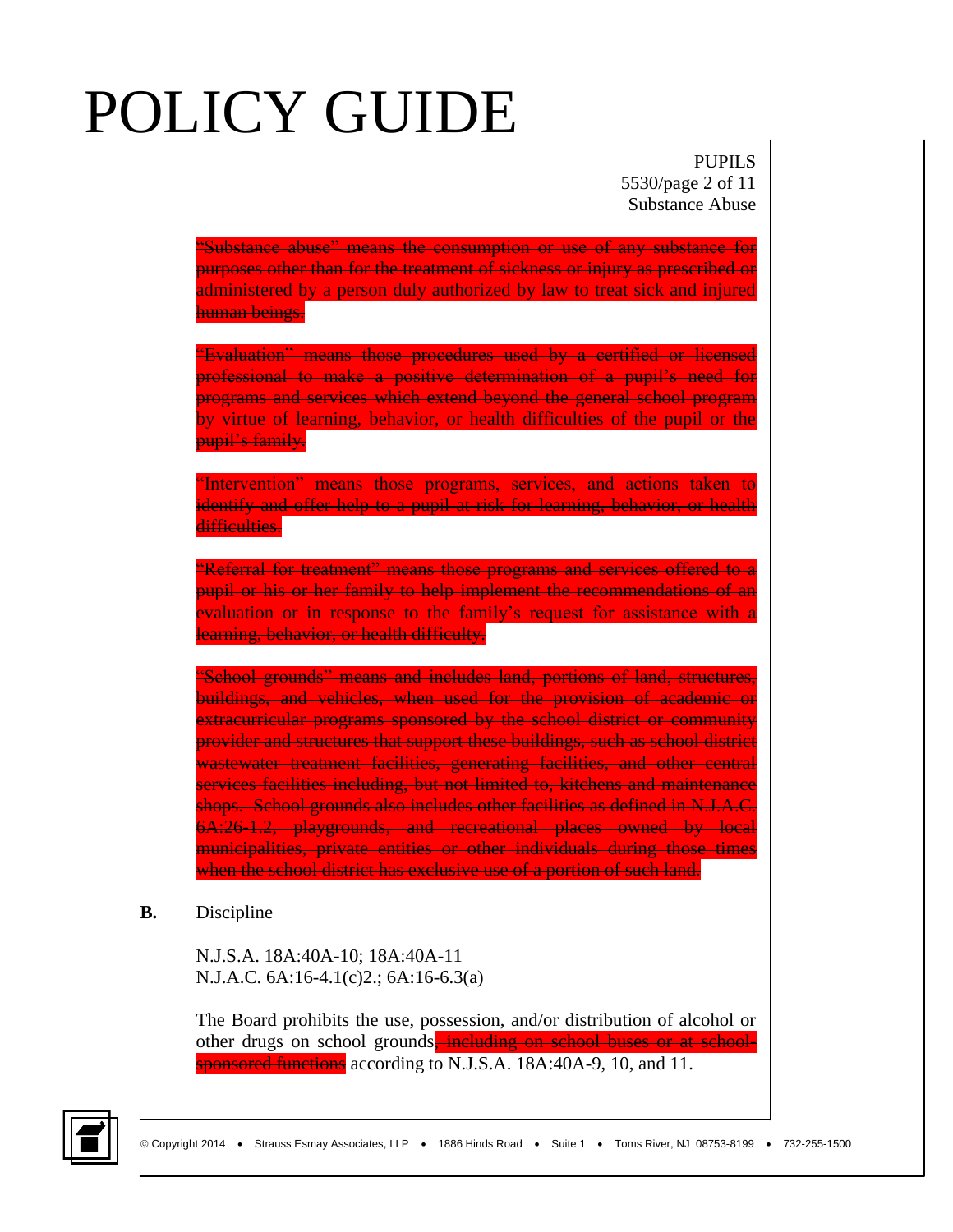PUPILS 5530/page 3 of 11 Substance Abuse

A **student** pupil who uses, possesses, or distributes a **alcohol or other drugs will be subject to discipline in accordance with the district's Code of Student Conduct. School authorities also have the authority to impose a consequence on a student for conduct away from school grounds in accordance with the provisions of N.J.A.C. 6A:16-7.5** substance, on or off school premises, will be subject to discipline. Discipline will be graded to the severity of the offenses, the nature of the problems and the pupil's needs. Discipline may include suspension or expulsion. The Board **will** may establish consequences for a **student** pupil not following through on the recommendations of an evaluation for alcohol or other drug abuse and related behaviors. The Superintendent and/or designee will notify the appropriate law enforcement agency pursuant to N.J.A.C. 6A:16-6.3(a).

**C.** Instruction

N.J.S.A. 18A:40A-1 et seq. N.J.A.C. 6A:16-3.1

The Board shall provide a**n instructional program on the nature of drugs, alcohol, anabolic steroids, tobacco, and controlled dangerous substances in accordance with the provisions of N.J.S.A. 18A:40A-1 et seq. and N.J.A.C. 6A:16-3.1** comprehensive program of prevention, intervention, referral for evaluation, referral for treatment, and continuity of care for pupil alcohol, tobacco, and other drug abuse.

### **D.** Identification, Evaluation, and Intervention **Reporting, Notification, and Examination**

N.J.S.A. 18A:40A-11 through 18A:40A-17 N.J.A.C. 6A:16-3.1; 6A:16-4.1; 6A:16-4.2; 6A:16-4.3

### **1. Alcohol or Other Drugs**

**a.** Any educational staff member or other professional to whom it appears that a **student pupil** may be **currently** under the influence of alcohol or other drugs **as identified in N.J.S.A. 18A:40A-9 and N.J.A.C. 6A:16-4.1(a),** on school grounds<del>, including on a school bus or at a school-</del> sponsored function shall report the matter in accordance with N.J.A.C. 6A:16-4.3(a)1.

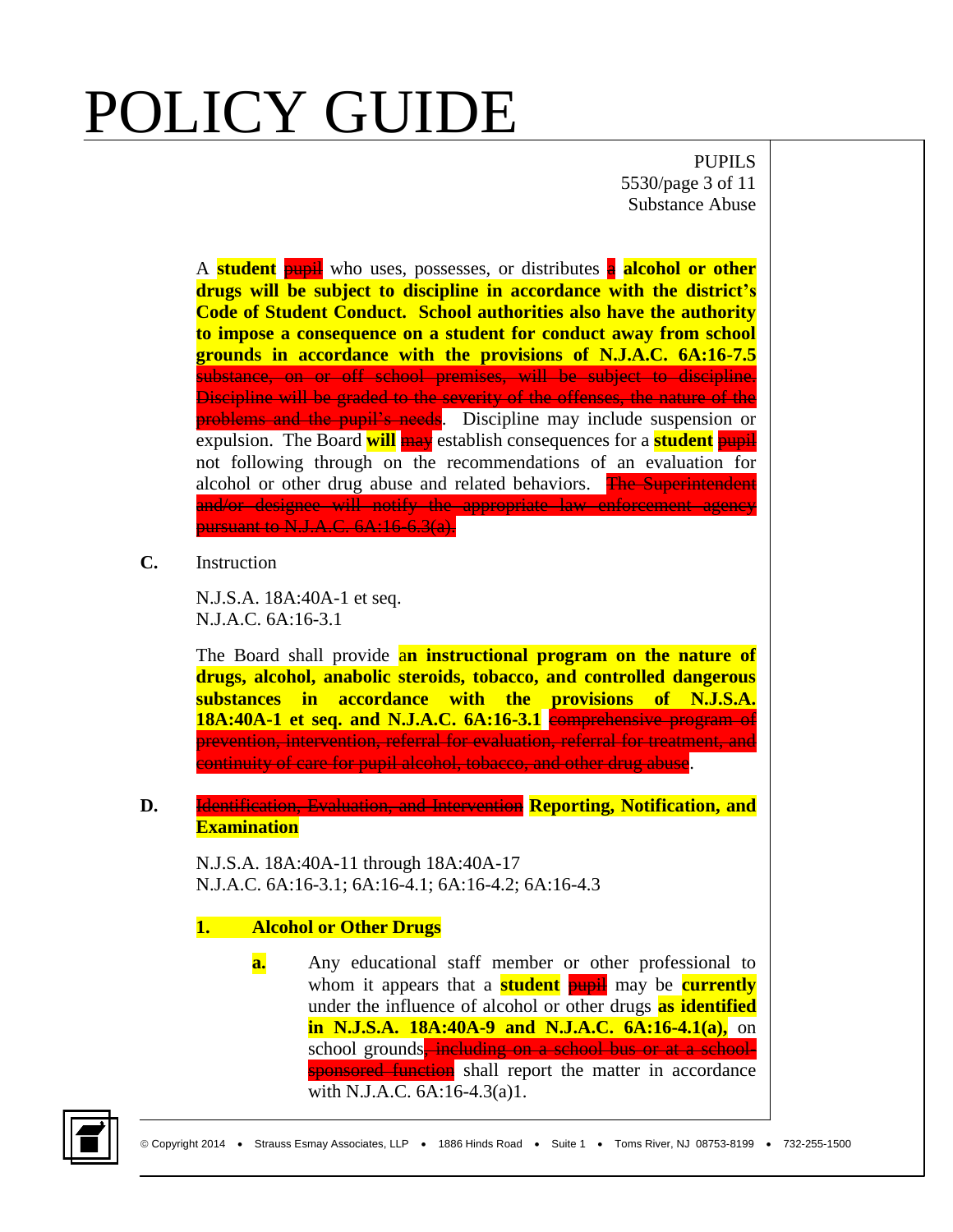PUPILS 5530/page 4 of 11 Substance Abuse

- **b.** An immediate medical examination shall be conducted and a written report of the medical evaluation shall be furnished to the parent(s) or legal guardian(s) of the **student** pupil, the **Building** Principal, and the Superintendent in accordance with N.J.A.C. 6A:16-4.3(a)2 **through** 4.3(a)8.
- **c.** If the written report of the medical examination is not provided within twenty-four hours of the referral of the **student pupil**, the **student pupil** shall be allowed to return to school until such time as a positive determination of alcohol or other drug use is received from the **examining** physician**, unless the student was also removed for violating the Code of Student Conduct**.
- **d.** If the written report of the medical evaluation verifies that alcohol or other drugs do not interfere with the **student's pupil's** physical or mental ability to perform in school, the **student pupil** shall be immediately returned to school. If there is a positive determination from the medical examination indicating the **student's pupil's** alcohol or other drug use interferes with his or her physical or mental ability to perform in school, the **student** pupil shall be returned to the care of the parent  $(s)$  or legal guardian(s) as soon as possible. **and Aattendance** at school shall not resume until a written report **has been submitted to the parent, Principal, and Superintendent from a physician licensed to practice medicine or osteopathy who has examined the student that** verifies the **student's pupil's** alcohol or other drug use no longer interferes with his or her physical and mental ability to perform in school.
- **e.** Removal of a **student pupil** with a disability shall be in accordance with N.J.A.C. 6A:14.
- **f.** While a **student pupil** is at home because of the medical evaluation or after the **student** pupil returns to school, an appropriately certified school staff member(s) will conduct an alcohol and other drug assessment of the **student** pupil and a reasonable investigation of the situation and may initiate referral alcohol or other drug abuse treatment in accordance with N.J.A.C.  $6A:16-4.3(a)12$ ,  $4.3(a)13$ , and 4.3(a)14.

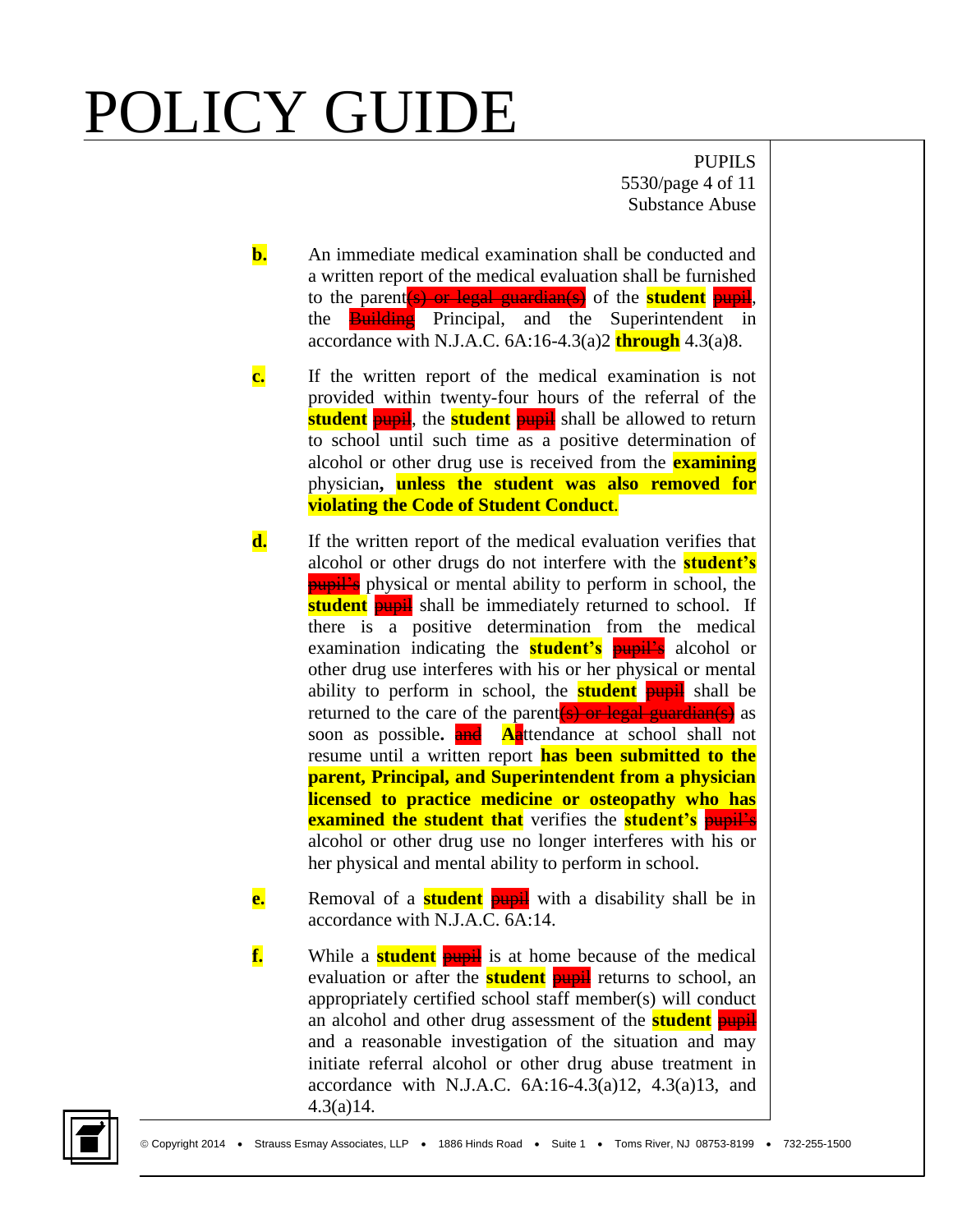PUPILS 5530/page 5 of 11 Substance Abuse

**g. Disclosure to law enforcement authorities of the identity of a student in instances of alcohol and other drugs shall be in accordance with the requirements of N.J.A.C. 6A:16-4.3(a)3.**

### **[Optional**

**h.** The Board may provide additional intervention and referral services for the **student pupil** according to the requirements of N.J.S.A. 18A:40A-10 and N.J.A.C. 6A:16-8.**]**

### **2. Anabolic Steroids**

- **a.** Whenever any teaching staff member, certified or noncertified school nurse, or other educational personnel **has** shall have reason to believe a **student** pupil has used or may be using anabolic steroids, **that the** person shall report the matter in accordance with N.J.A.C. 6A:16-4.3(b)1.
- **b.** The **Building** Principal or designee upon receiving such report shall immediately notify the parent<sup>(s)</sup> or legal **guardian(s)** and Superintendent and shall arrange for an examination of the **student pupil** as soon as possible to determine whether the **student** pupil has been using anabolic steroids in accordance with N.J.A.C. 6A:16-4.3(b)2.
- **c. Disclosure to law enforcement authorities of the identity of students in instances of anabolic steroids shall be in accordance with** The Superintendent will disclose to law enforcement authorities the identity of the pupil pursuant to the requirements of N.J.A.C. 6A:16-4.3(b)3.
- **d.** A written report of the examination shall be provided by the examining physician to the parent (s) or legal **guardian(s), Building** Principal, and Superintendent.

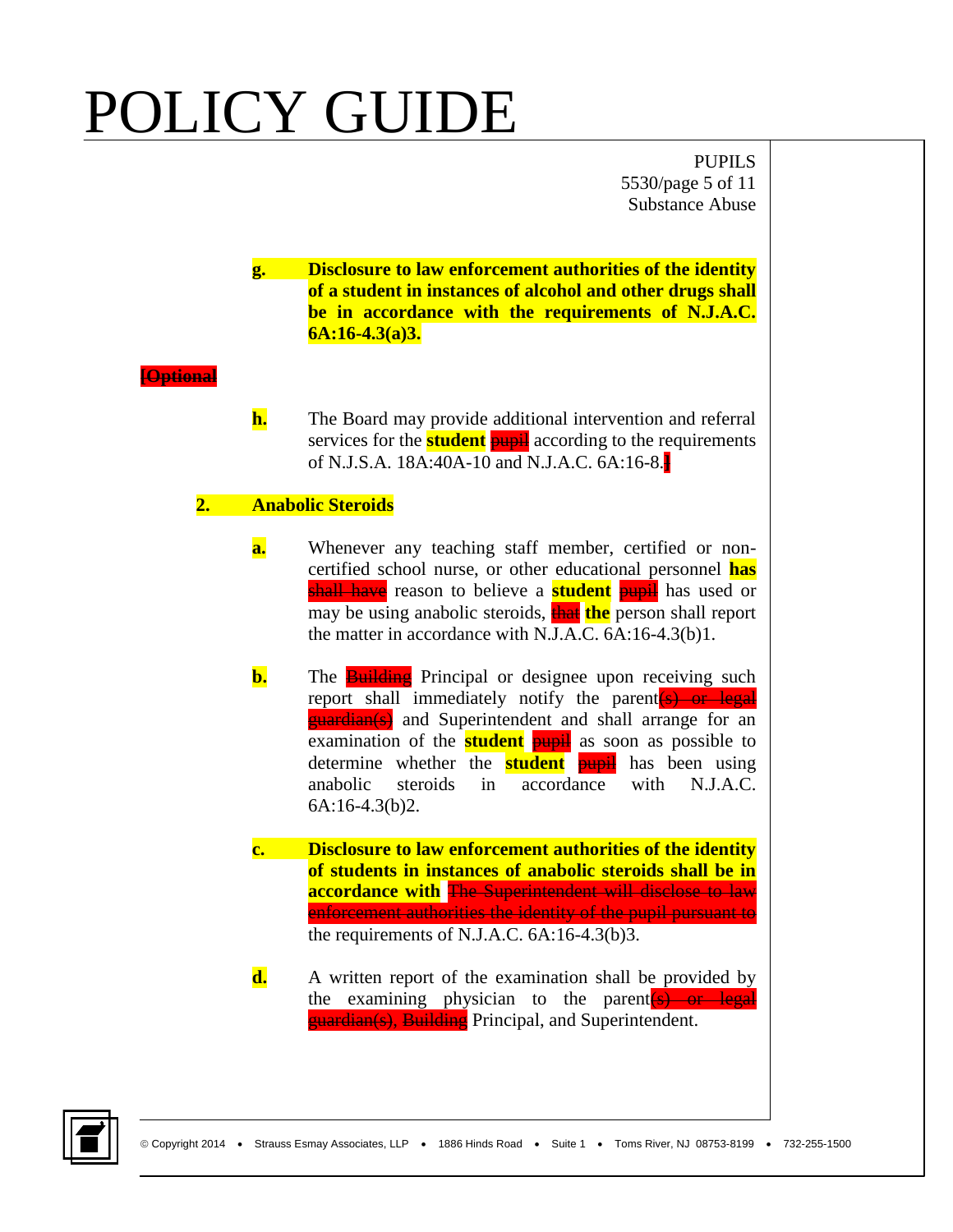PUPILS 5530/page 6 of 11 Substance Abuse

- **e.** If it is determined the **student pupil** has used anabolic steroids, an appropriately certified school staff member(s) shall interview the **student pupil** and others to determine the extent of the **student's pupil's** involvement with and use of anabolic steroids and the possible need for referral for treatment in accordance with N.J.A.C. 6A:16-4.3(b)5.
- **f.** If the results of a referral for evaluation have positively determined the **student's pupil's** involvement with and use of anabolic steroids represents a danger to the **student's pupil's** health and well-being, an appropriately certified school staff member(s) shall initiate a referral for treatment to agencies and/or private practitioners as outlined in N.J.A.C. 6A:16-4.3(b)6.
- **3. A school employee who seizes or discovers alcohol or other drugs, or an item believed to be a controlled dangerous substance, including anabolic steroids, or drug paraphernalia, shall comply with the provisions of N.J.A.C. 6A:16-6.4.**
- **4. The Board will provide intervention, referral for evaluation, and referral for treatment services to those students that are affected by alcohol or other drug use in accordance with the provisions of N.J.A.C. 6A:16-4.1(c)7.**
- **5. Refusal or failure by a parent to comply with the provisions of N.J.S.A. 18A:40A-12 and N.J.A.C. 6A:16-4.3 shall be treated as a policy violation of the Compulsory Education Act, pursuant to N.J.S.A. 18A:38-25 and 31, and child neglect laws, pursuant to N.J.S.A. 9:6-1 et seq. and N.J.A.C. 6A:16-11.**
- **6. Refusal or failure of a student to comply with the provisions of N.J.S.A. 18A:40A-12 and N.J.A.C. 6A:16-4.3 shall be treated by the school district as a policy violation and handled in accordance with N.J.A.C. 6A:16-4.1(c)2.**

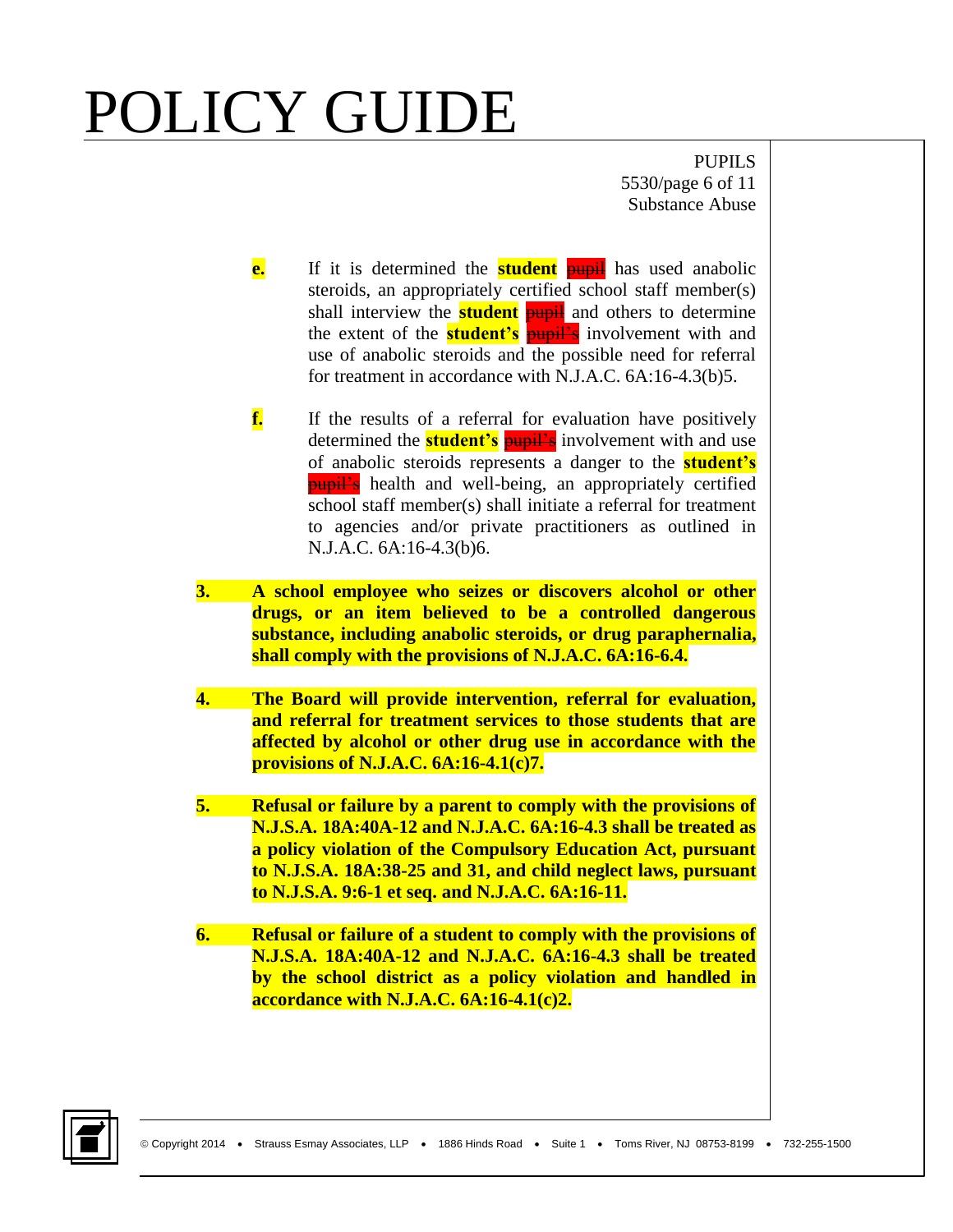PUPILS 5530/page 7 of 11 Substance Abuse

#### **E.** In-Service Training

 $N.J.S.A. 18A:40A-15(4)$ 

The Board directs the Superintendent to develop a program of in-service training for all teaching staff members involved in the instruction of **students** pupils **in accordance with the provisions of N.J.S.A. 18A:40A-15.** The Board will provide time for the conduct of the program during the usual school schedule. **The in-service training program required in N.J.S.A. 18A:40A-15 shall be updated at regular intervals in order to ensure teaching staff members have the most current information available on this subject.** In service training shall prepare teachers to instruct pupils on substance abuse and inform teachers about the nature of substances, the symptomatic behavior associated with substance abuse, the availability of rehabilitation and treatment programs, the legal aspects of substance abuse, and Board policy and regulations on substance abuse.

#### **F. Parent Training Program/Outreach Program** Outreach to Parents

N.J.S.A. 18A:40A-16; 18A:40A-17 N.J.A.C. 6A:16-4.1(c)**8**7.

The Board will provide an **a parent training program/**outreach program **in accordance with the provisions of N.J.S.A. 18A:40A-16 and 17.** to parent(s) or legal guardian(s) of pupils that includes information on the district's substance abuse curriculum, the identification of substance abusers, and rehabilitation organizations and agencies. The Superintendent is directed to develop the program in consultation with local agencies recommended by the Commissioner and to offer the program at times and in places convenient to parent(s) or legal guardian(s) on school premises or in other suitable facilities.

### **G.** Records **and Confidentiality of Records**

§408 of the Drug Abuse Prevention, Treatment, and Rehabilitation Act, 42 USC, and Implementing Regulations,

42 CFR Part 2 N.J.S.A. 18A:40A-7.1**; 18A:40A-7.2 N.J.A.C. 6A:16-3.2; 6A:32-7.1 et seq.**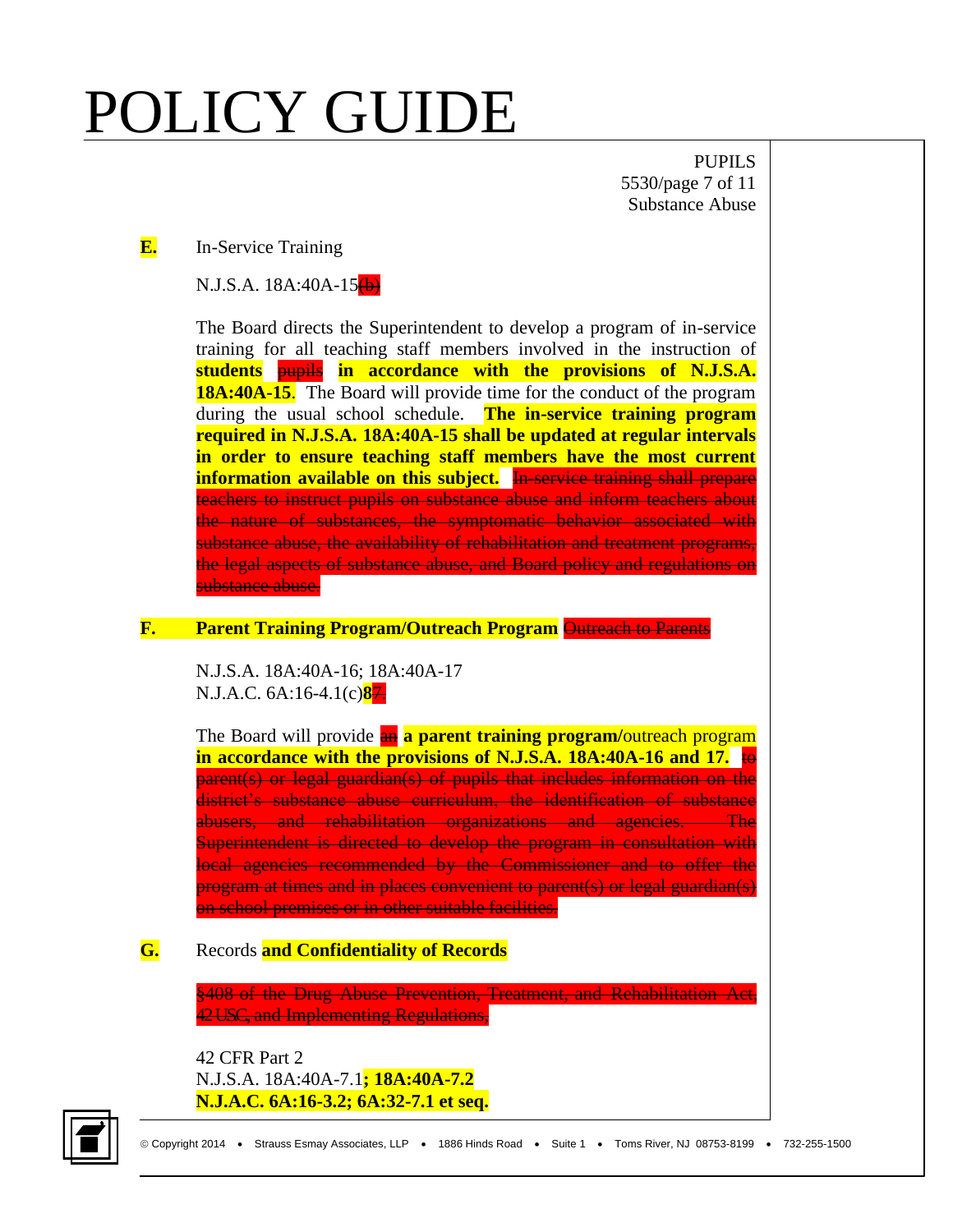PUPILS 5530/page 8 of 11 Substance Abuse

Notations concerning a **student's pupil's** involvement with substances may be entered on his/her records, subject to **N.J.A.C. 6A:32-7.1 et seq. and** Policy No. 8330 regarding confidentiality and limited access. All such notations shall be expunged when they are no longer required for the counseling or discipline of the pupil or when the pupil leaves school. Information **concerning** regarding a **student's** pupil's involvement in a school intervention or treatment program **for alcohol or other drug abuse**  shall be kept strictly confidential **according to 42 CFR Part 2, N.J.S.A. 18A:40A-7.1 and 7.2, N.J.A.C. 6A:16-3.2, and N.J.A.C. 6A:16-6.5** in accordance with §408 of the Drug Abuse Prevention, Treatment, and Rehabilitation Act, 42 U.S.C. 290 ee 3, and implementing regulations, 42 CFR Part 2.

If an elementary or secondary **student** pupil **who is participating** involved in a school-based drug or alcohol **abuse** counseling program provides information during the course of a counseling session in that program which indicates that the **student's** pupil's parent(s) or legal guardian(s) or other person residing in the **student's** pupil's household is dependent upon or illegally using a substance as that term is defined in N.J.S.A. 18A:40A-9, that information shall be kept confidential and may be disclosed only **in accordance** with **N.J.S.A. 18A:40A-7.1 and N.J.A.C. 6A:16-3.2** the pupil's written consent, to another person or entity whom the pupil specifies in writing in the case of a secondary pupil, or to a member of the pupil's immediate family or the appropriate school personnel in the case of an elementary pupil; pursuant to a court order; to a person engaged in a bona fide research purpose, except that no names or other information identifying the pupil or the person with respect to whose substance abuse the information was provided, shall be made available to the researcher; or to the Division of Youth and Family Services or to a law enforcement agency, if the information would cause a person to reasonably suspect that the elementary or secondary pupil or another child may be an abused or neglected child.

### **H.** Nonpublic School **Students** Pupils

N.J.S.A. 18A:40A-5; 18A:40A-17**(**c**)**

The Board **has the power and duty to loan** will lend to **students** pupils attending nonpublic schools located in this district and to the parent**s**(s) or

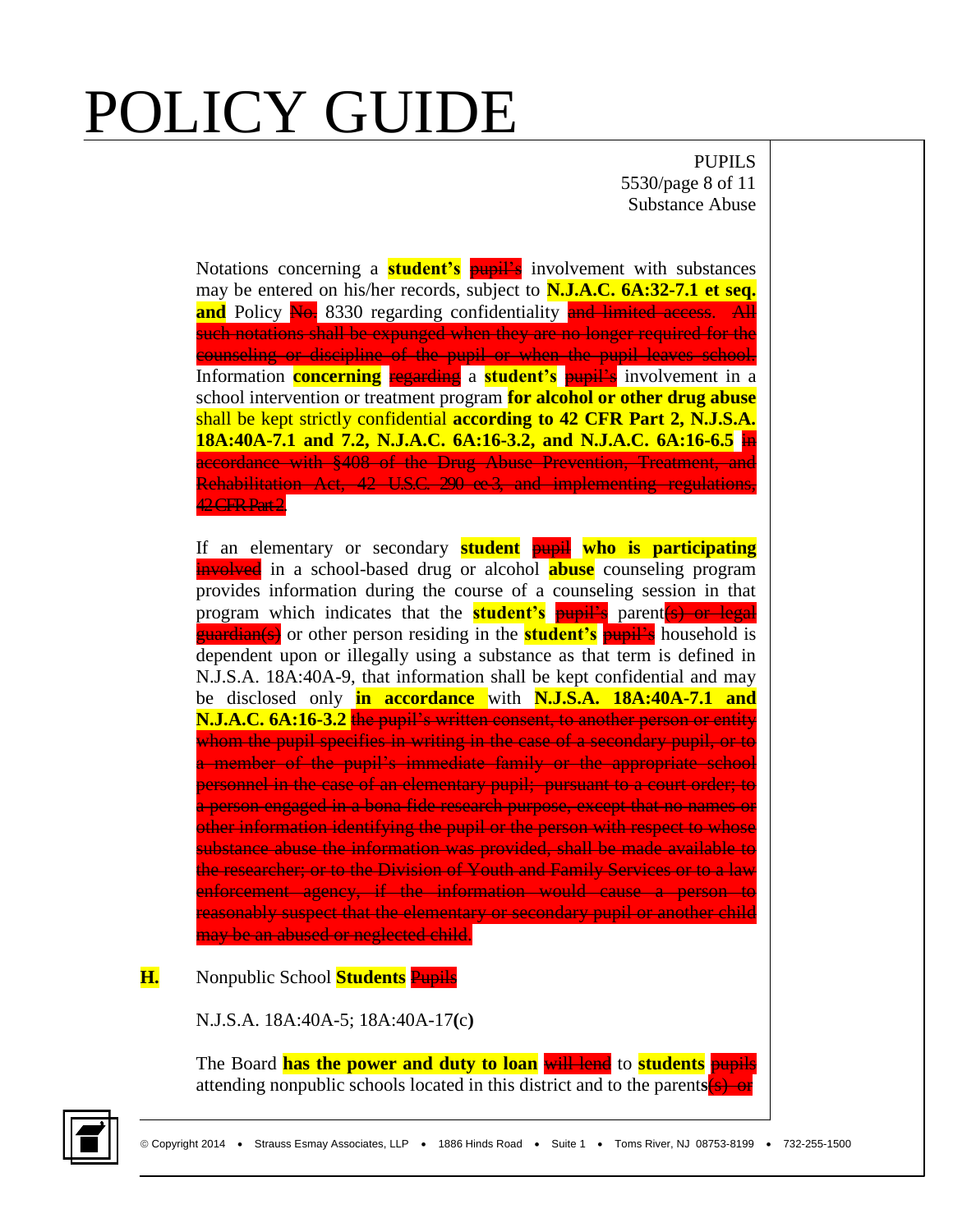PUPILS 5530/page 9 of 11 Substance Abuse

legal guardian(s) of such **students** pupils **all** educational materials on **the nature and effects of drugs, alcohol, anabolic steroids, tobacco, and controlled dangerous substances** substance abuse prepared and supplied **developed and made available** by the Commissioner **of Education**. The **Board shall not be required to expend funds for the loan of these such** materials shall be at no cost to the district.

### **I.** Civil Immunity

N.J.S.A. 18A:40A-13**;**, 18A:40A-14; N.J.A.C. 6A:16-4.3(c)

No **eivil** action of any kind **in any court of competent jurisdiction** shall lie against any employee, officer**,** or agent of the Board because of actions taken under the education statutes on substance abuse, N.J.S.A. 18A:40A-1 et seq., provided the skill and care given is that ordinarily required and exercised by other such employees, officers**,** and agents of the Board **in accordance with the provisions of N.J.S.A. 18A:40A-13**.

Any educational or non-educational **Board employee** school staff member who in good faith reports a **student pupil** to the **Building** Principal or designee in compliance with N.J.A.C. 6A:16-4.3 shall not be liable in civil damages as a result of making such a report, as specified in N.J.S.A. 18A:40A-13 and 14.

### **J.** Reporting **Students** Pupils to Law Enforcement Authorities

N.J.A.C. **6A:16-4.1;** 6A:16-6.3(a)

The Superintendent, or designee, shall **disclose to law enforcement authorities the identity** report **of a student** pupils to law enforcement authorities if the staff member has reason to believe a pupil **reasonably believed to be in possession of a controlled dangerous substance, including anabolic steroids, or related paraphernalia** is unlawfully **possessing or in any way** involved **or implicated** in the distribution **activities regarding** of controlled dangerous substances, **including** anabolic steroids or drug paraphernalia, pursuant to N.J.A.C. 6A:16-**4.1(c)9** 6.3(a). The Superintendent **or designee shall** will not **disclose the identity of the student** report pupils who has have voluntarily sought **and participated in an appropriate** treatment or counseling **program** for a**n alcohol or other drug** substance abuse problem provided the **student** pupil is not **reasonably believed to be** involved or implicated in a current drug**-**distribution activit**ies**y.

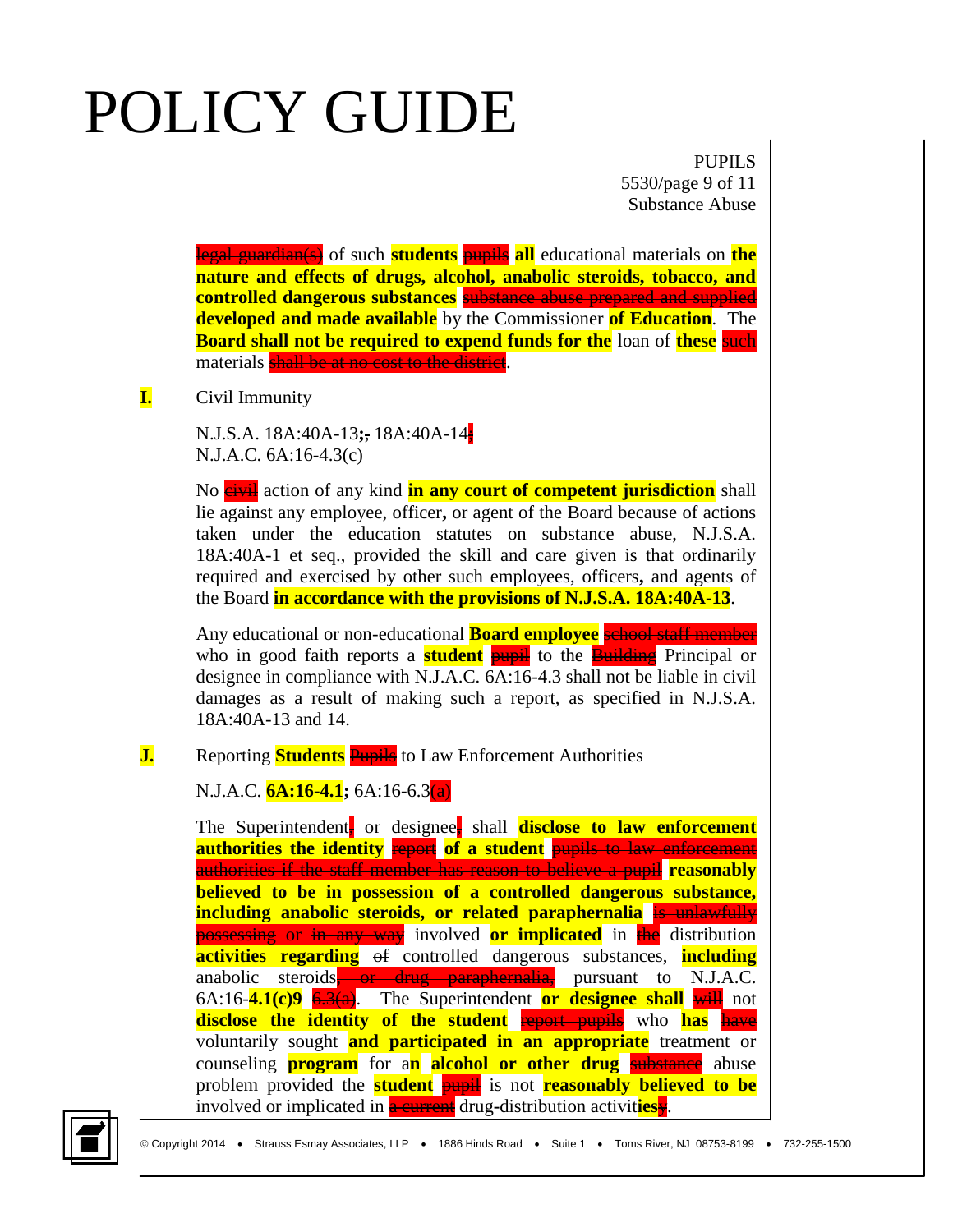PUPILS 5530/page 10 of 11 Substance Abuse

The Superintendent or designee may<del>, but need not</del> disclose to law enforcement authorities the identity of a **student** pupil suspected to be under the influence of alcohol and/or **other drugs** controlled dangerous substances, pursuant to N.J.A.C. 6A:16-**4.1(c)9.i.** 4.3(a), or a pupil suspected to have used or who may be using anabolic steroids, pursuant to N.J.A.C. 6A:16-4.3(b), and who is referred for a medical evaluation, pursuant to N.J.A.C. 6A:16-4.3(a) or (b), as appropriate, for the purposes of providing appropriate health care for the pupil and for determining whether the pupil is under the influence of alcohol or other drugs or has been using anabolic steroids, provided the pupil is not reasonably believed to be in possession of a controlled dangerous substance or drug paraphernalia, and is not reasonably believed to be involved or implicated in drug distribution activities. **Law enforcement authorities shall not be notified of the findings if a student's alcohol or other drug test was obtained as a result of a district's voluntary random drug testing program pursuant to N.J.S.A. 18A:40A-22 et seq. and N.J.A.C. 6A:16-4.4.**

**K.** Policy Review and Accessibility

N.J.S.A. 18A:40A-10; 18A:40A-11 N.J.A.C. 6A:16-4.2(a) **and** & (b)

The Board will annually review the effectiveness of Policy and Regulation 5530 on **student** pupil alcohol and drug abuse. The Board **may** shall solicit parent(s) or legal guardian(s), **student,** pupil and community input, as well as consult in the review process with local alcohol or other drug abuse prevention, intervention**,** and treatment agencies licensed by the New Jersey Department of Human Services.

This **P**policy and **R**regulation shall be made available annually, **disseminated** at the beginning of the school year, to all school **staff** employees, **students** pupils, and parent**s**(s) or legal guardian(s) **through the district website or other means**. Each newly hired employee and transferred pupil will be offered this policy and implementing regulations on his/her arrival in the district.

N.J.S.A. 18A:40A-1 et seq.; 18A:40A-7.1 et seq. N.J.A.C. **6A:16-1.1 et seq.;** 6A:16-4.1 et seq.**; 6A:16-6.1 et seq.**